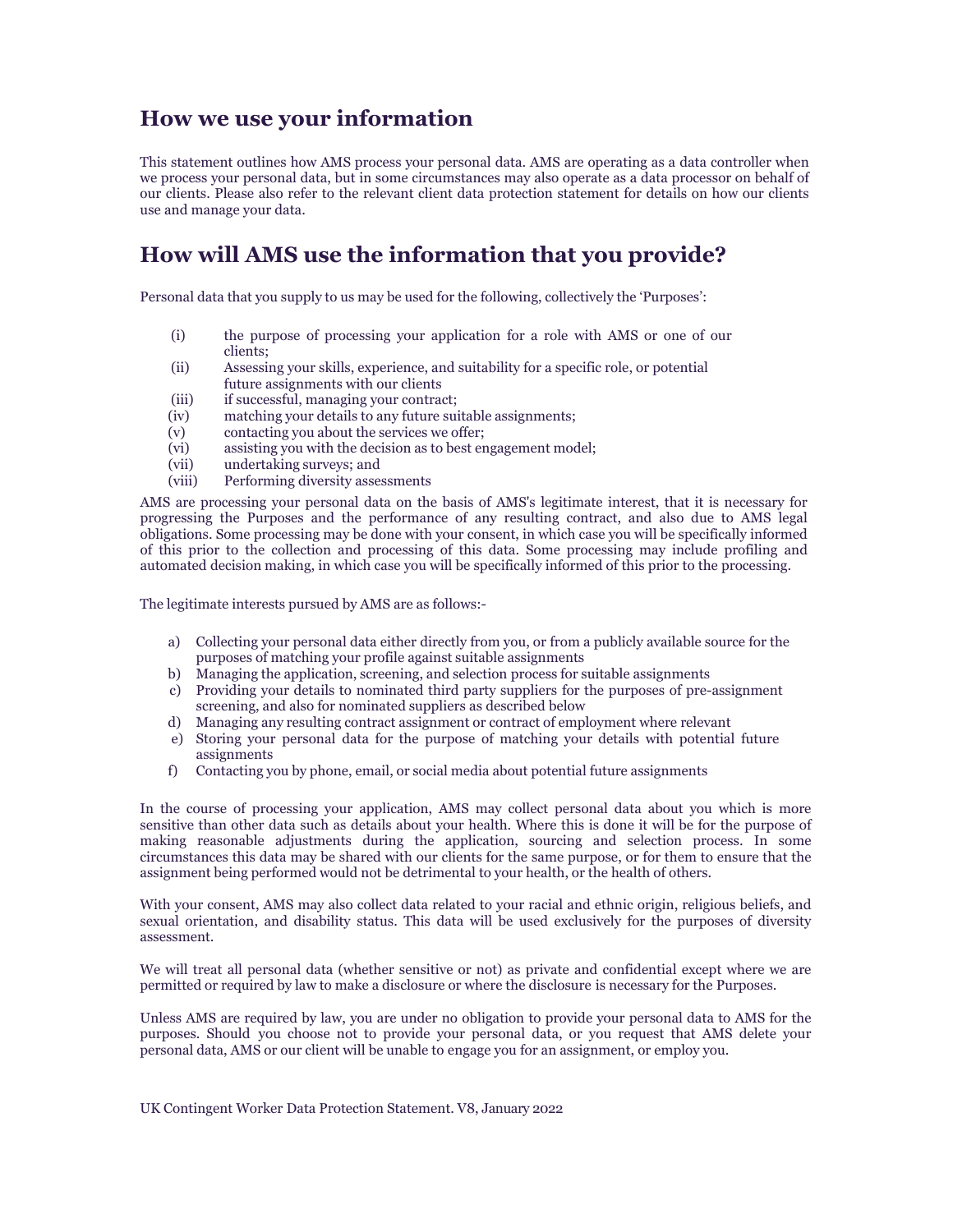## **How long will AMS keep your data for?**

We will keep your personal data for the purposes of matching your details to a potential future assignment for as long as is necessary to achieve the Purposes, which may be for the duration of your career, or until such point that either you ask us to delete the personal data, or we believe that there is no realistic prospect of AMS identifying a potential future assignment.

Where you are presented to a client and additional data is collected or created during the application, sourcing and selection, or screening process AMS will retain that data for 12 months after the application process has completed. After 12 months the personal data relating to the application will be deleted from our systems however some of your personal details may still be retained in order for us to achieve the purpose as described above.

If you are engaged to provide services to AMS or to an AMS client, AMS will need to hold your personal data for the length of any assignment and for as long thereafter as may be required to ensure compliance with statutory and other obligations. Typically, this is 7 years after the point that your last assignment ends, however in some limited circumstances this may be longer.

# **A description of your rights**

You have a right to request a copy of the information that we hold about you. If you would like a copy of some or all of the personal data we hold about you, please email us at the address below.

We want to make sure that your personal data is accurate and up to date. You may ask us to correct or remove data that you think is inaccurate.

You have a right to request that we restrict processing, and also to ask us to provide the personal data that we hold in a machine readable format for the purposes of transferring it to another organisation at your request. Where there is a decision made using an automated process, you have the right to object to the decision and you will be given specific instructions on how to object to this at the time of processing.

You may request the removal of your personal data from AMS' systems at any time by emailing [rt@weareams.com](mailto:rt@weareams.com) with "Remove my Details" in the subject title. We may not always be able to comply with [your request i](mailto:rt@alexmann.com)mmediately – for example, if we need to retain your personal data for a certain period of time for legal reasons, or for the purposes of defending a legal claim.

You also have a right to make a data protection complaint to the Information Commissioner in the UK if you think we are mishandling your personal data.

#### **Who does AMS share your personal data with?**

In order to process your application (and, if successful, manage your assignment), we may need to pass your information to other AMS companies, to AMS clients and AMS' nominated suppliers for progressing the Purposes described above. These could include AMS technology providers, insurance companies, credit checking agencies, third party screening providers, payroll providers, and government bodies, as well as third parties that you provide us, such as your referees.

Your personal data will be mainly processed by AMS within the UK and also the European Union but may also be transferred to and processed in countries outside of the UK or European Union. In addition, any personal data provided by you may be stored on servers outside the UK or European Union. Some overseas countries do not have data protection legislation equivalent to that in force in the European Union however in all circumstances where your personal data is transferred, it will be done so lawfully, (for example on the basis of an adequacy decision from the ICO, or having signed an UK approved model clause agreement). In all circumstances, wherever your personal data is stored and processed, it will be processed in accordance with all applicable laws including the UK Data Protection Act 2018.

Should you wish to get further information about the safeguards applied to the transfer of your personal data, please contact the AMS Privacy Office for more information at [dataprotection@weareams.com](mailto:dataprotection@alexmann.com)

UK Contingent Worker Data Protection Statement. V8, January 2022